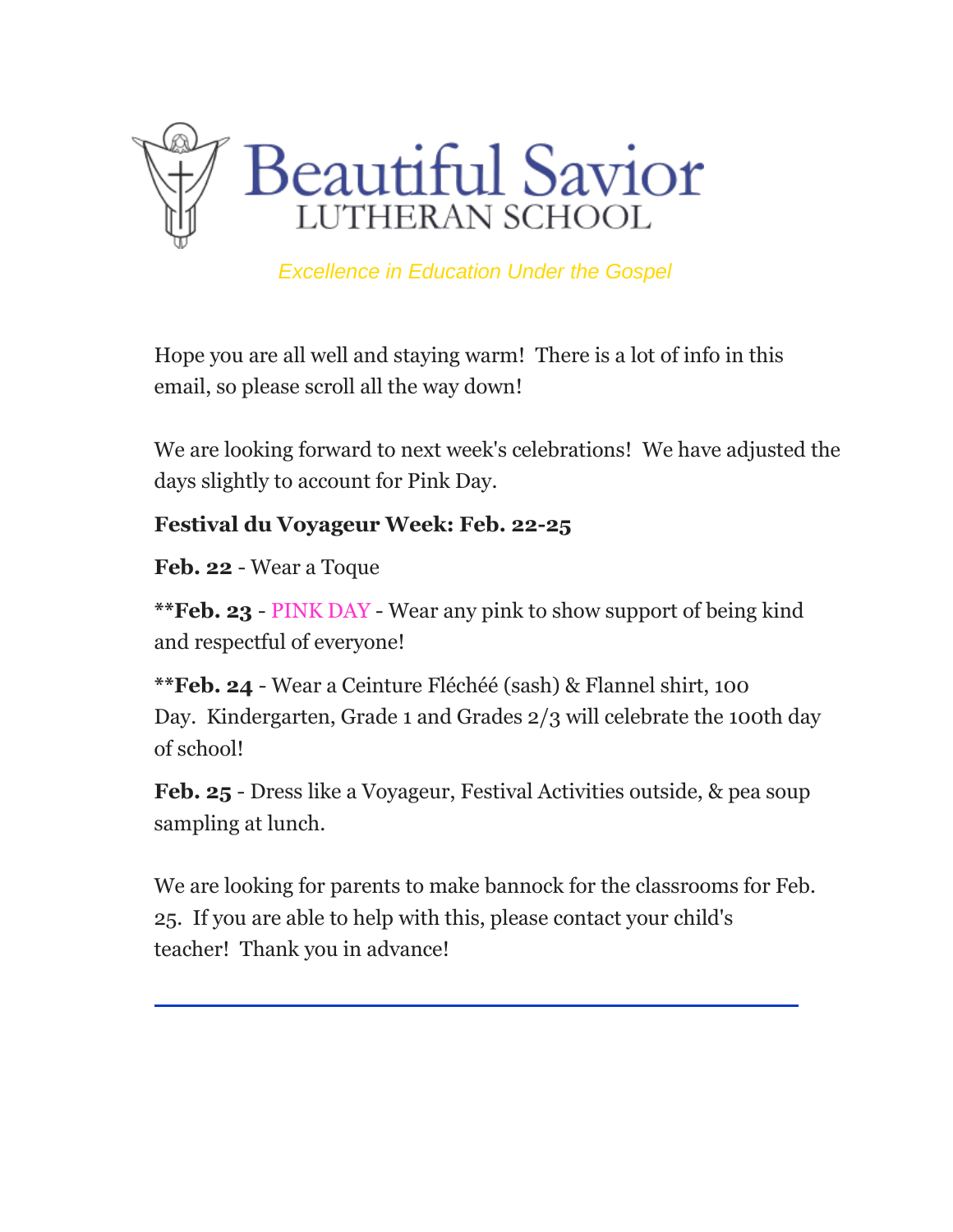We are excited to have all students returned to in-class learning! We will not be offering remote learning unless a child is in isolation. If your child is sick and staying home, then please let them rest and return to school as quick as possible. If you will be requiring children to isolate, please let your teacher know and it will be set up. We will require a day's notice to do this.

If your child has COVID-19 or COVID symptoms, they are required to follow the isolation requirements. Please see the link below for information. Masks are still required indoors and self-screening is to be done before attending school.

Province of Manitoba | [Self-Isolation](https://bsls.us9.list-manage.com/track/click?u=425d9558416800a33a8e6b312&id=13e7995e8b&e=0233fae3e8) (gov.mb.ca)

We will be providing communication regarding absences in the school, related to COVID. *We are expecting absences* and they are monitored by public heath. If there is an unusual percentage away due to COVID related reasons, Manitoba Public Health will consult with the school or childcare programs and determine if classes/cohorts/childcare programs/schools need to be moved to remote.

Our current absenteeism related to COVID is 2%.

We are still waiting to receive a number of registration forms with updated information. If the information is accurate, please return with your initials on each page. It is important that we have up to date information for the children and parents. Registration fees will be debited on Friday, Feb. 18th.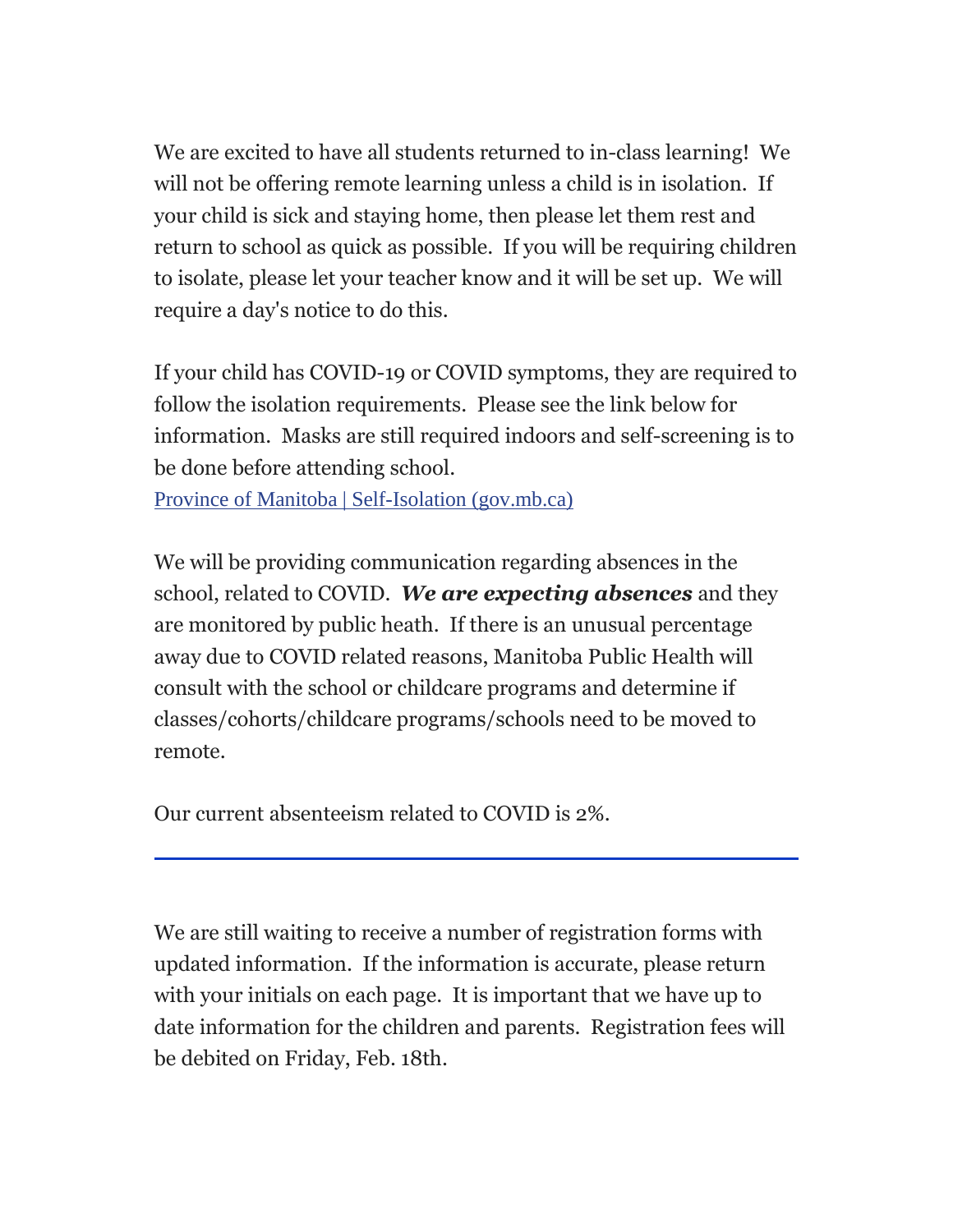#### **Important Dates:**

Feb. 21 - No School - Louis Riel Day Feb. 22 - Early Dismissal @ 2:15 COVID vaccination clinic 2-5 March 4 - No School - Admin Day March 25 - No School - Admin Day March 28 - April 1 - Spring Break - (E-survey coming soon for childcare needs) April 15 - No School - Good Friday April 18 - No School - Easter Monday April 26 - Early Dismissal @ 2:15

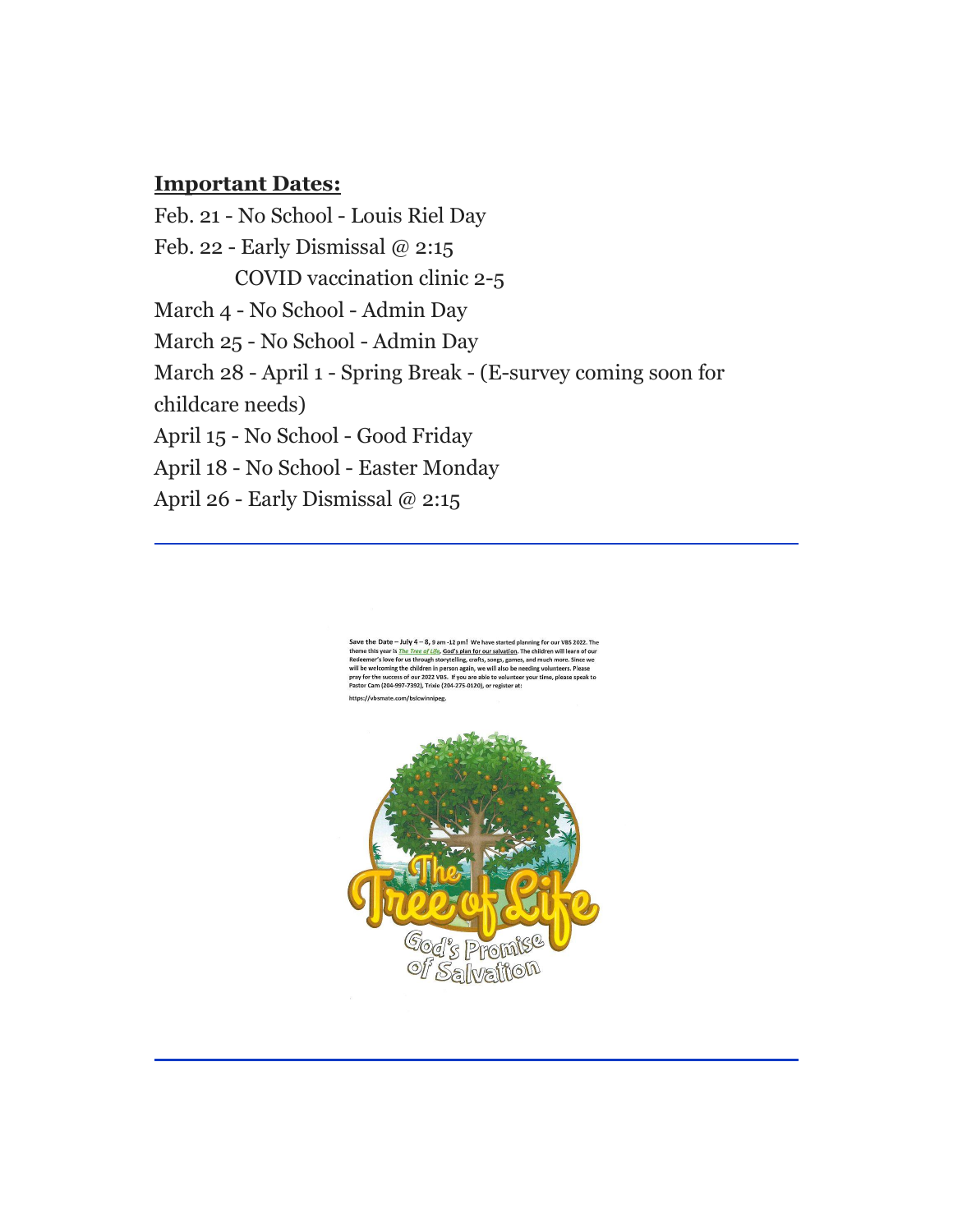# **REMINDER: COVID 19 Vaccine: Immunization Clinics for Children aged 5 to 11 Years Old**

Dear Parents and Guardians:

Beginning early February 2022, WRHA Public Health started to offer in schools Dose 2 of the COVID 19 Vaccine for children ages 5 to 11 years old.

Public Health will be at Beautiful Savior Lutheran School in the afternoon of **Tuesday, February 22nd, 2022.** For this schoolbased immunization program, parents/caregivers will need to complete either an eConsent (electronic consent) form or paper consent form if you would like your child to receive the COVID-19 vaccine (Dose 1 or Dose 2) at school during regular school hours.

Members of the school community can also receive their Dose 1, Dose 2 or Dose 3 between 3:15 and 5:00. If you would like to participate please arrive at the school by 4:30 to complete consent form and to have the waiting period to be completed by 5:00. If possible, please send an email to principal@bsls.ca to let me know of your intentions. We will remain open for those we are expecting to arrive. This clinic is open to anyone associated with the school. So please share the information, including to be here by 4:30, as the clinic will close at 5:00.

## The eConsent form is available

at [https://immunizationconsent.manitoba.ca/](https://bsls.us9.list-manage.com/track/click?u=425d9558416800a33a8e6b312&id=a61fc03c2f&e=0233fae3e8) . The printable or online consent form (available at [protectmb.ca/youth-covid-19-vaccines/](https://bsls.us9.list-manage.com/track/click?u=425d9558416800a33a8e6b312&id=055c5ffac2&e=0233fae3e8)) will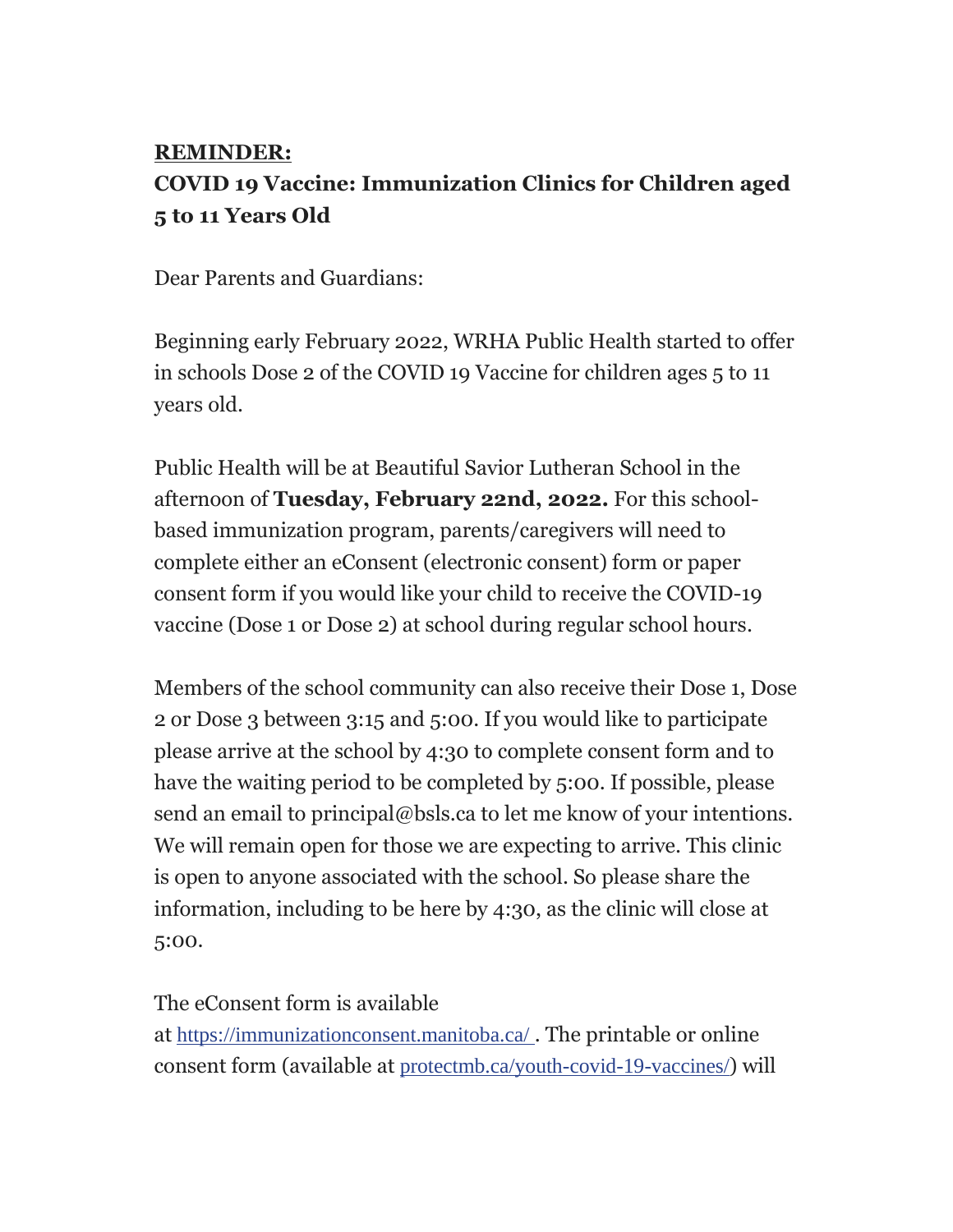also be accepted. For households that cannot access or print an online consent form, contact Mrs. Madden at admn@bsls.ca and wel will have the paper consent form and fact sheet available for you. If you complete the paper consent form, please have your child return this form to their school by Tuesday, February 15th, 2022. If you complete the eConsent form, please complete this form online by Sunday, February 20th, 2022.

**NOTE:** Please complete a consent (eConsent or paper consent form) ONLY if you would like your child to receive the COVID 19 immunization during regular school hours. For parents/caregivers who would like to be present with your child for their immunization, please attend an after-hours school immunization clinic or other providers of your choice where you can complete a consent form at that time.

Children are eligible to receive Dose 2 of the COVID-19 vaccine during school hours as long as a minimum of 8 weeks has passed since they received Dose 1. If it has not been a minimum of 8 weeks since your child's last COVID-19 vaccine, your child will not be immunized at school during regular school hours.

Parents/guardians who want their child to receive Dose 2 before the provincially recommended minimum interval of 8 weeks should get this done at an after-hours school immunization clinic, participating doctors' offices, pharmacies, urban Indigenous clinics or vaccine clinics such as the Convention Centre in Winnipeg. They must discuss the risks and benefits with their immunizer or health care provider before the vaccination to ensure the parent/guardian understands the risks of an earlier second dose. Please review